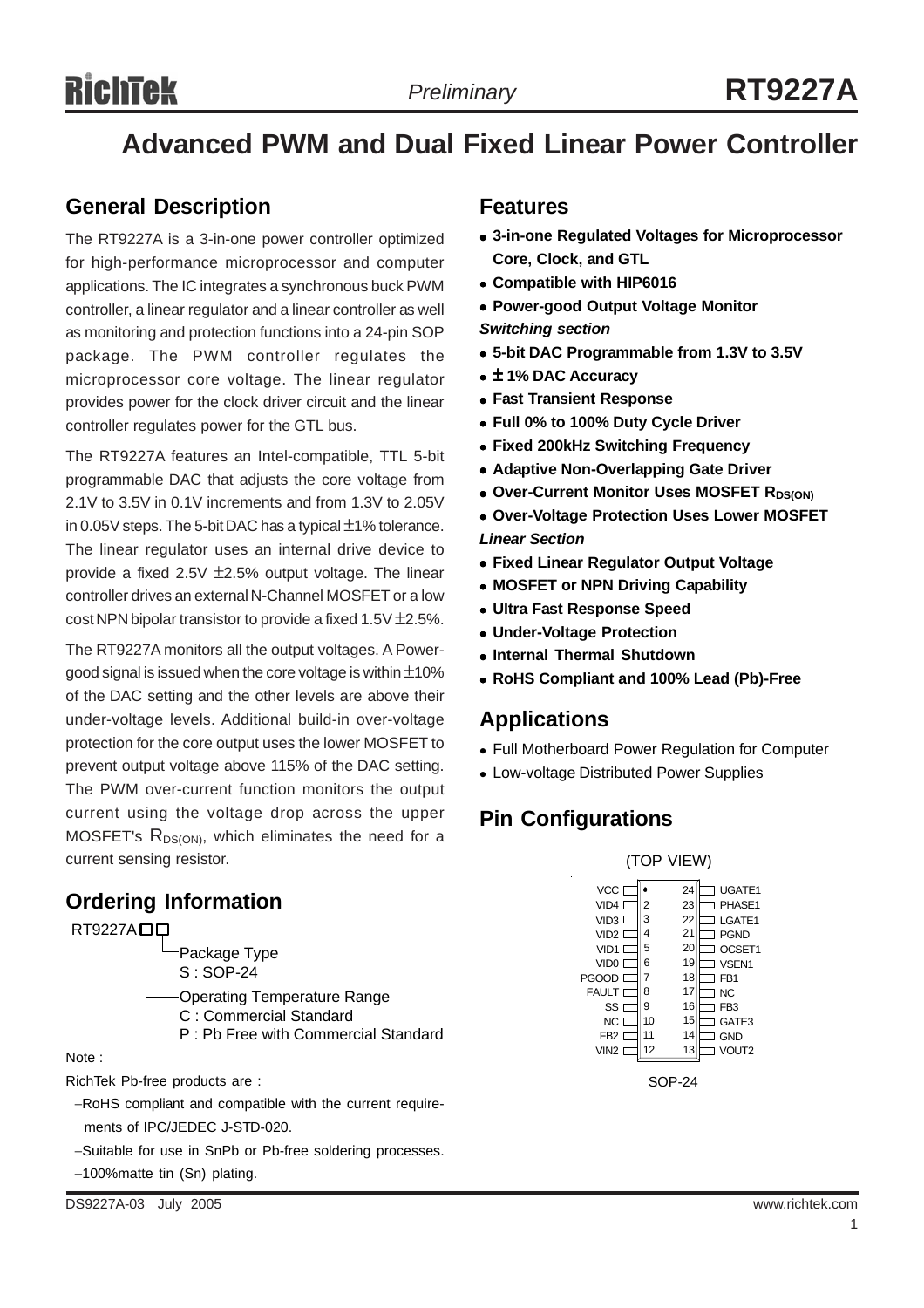## **Typical Application Circuit**



**Function Block Diagram**

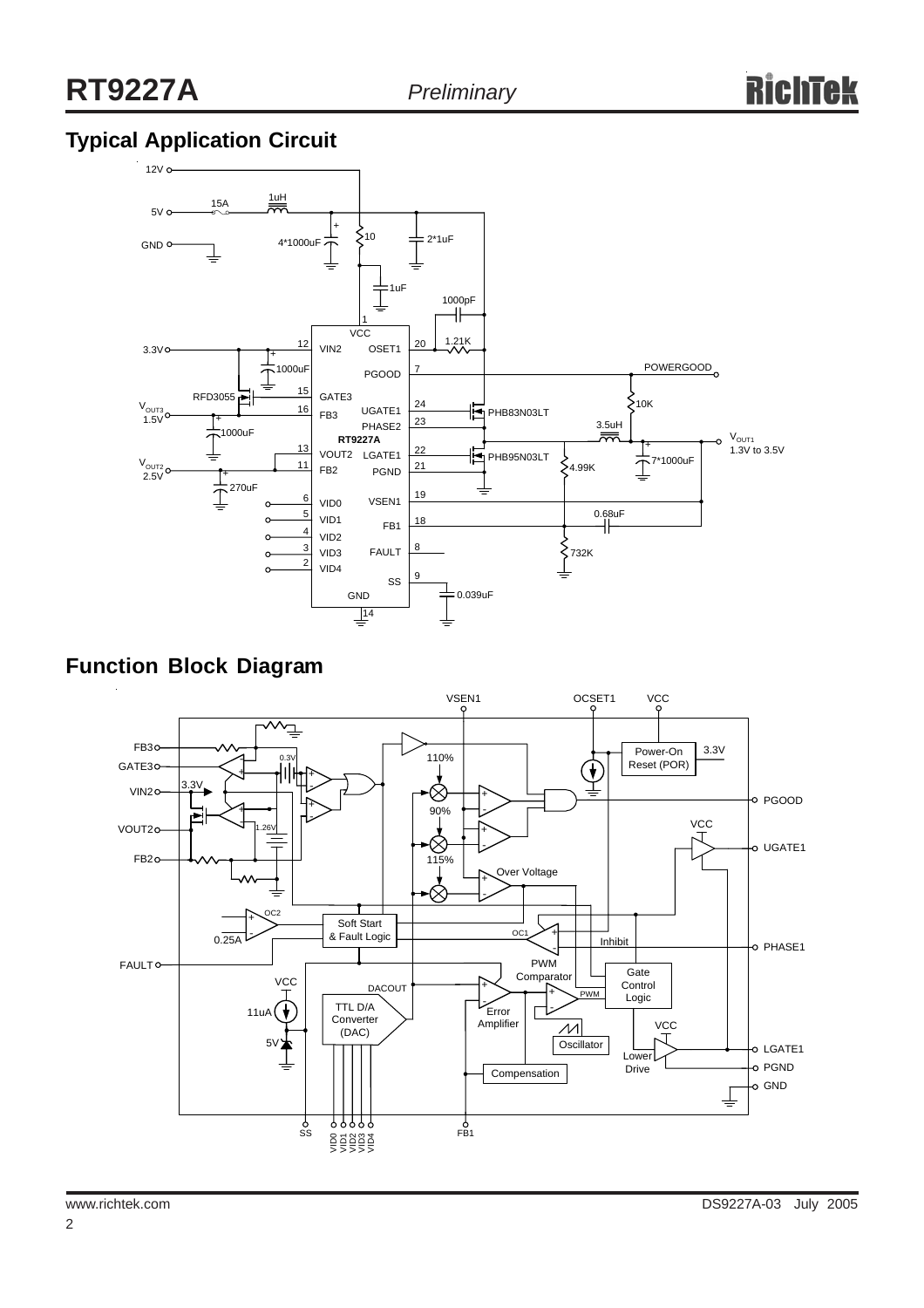## **Absolute Maximum Ratings**

| • Input, Output or I/O Voltage |  |
|--------------------------------|--|
|                                |  |
|                                |  |
|                                |  |
|                                |  |
| • Package Thermal Resistance   |  |
|                                |  |

## **Recommended Operating Conditions**

#### **CAUTION:**

Stresses beyond the ratings specified in "Absolute Maximum Ratings" may cause permanent damage to the device. This is a stress only rating and operation of the device at these or any other conditions above those indicated in the operational sections of this specification is not implied.

## **Electrical Characteristics**

( $V_{CC}$  = 12V, PGND = 0V, T<sub>A</sub> = 25°C, unless otherwise specified)

| <b>Parameter</b>                     | Symbol                                          | <b>Test Conditions</b>   |       | <b>Typ</b> | <b>Max</b> | <b>Units</b> |  |  |
|--------------------------------------|-------------------------------------------------|--------------------------|-------|------------|------------|--------------|--|--|
| <b>V<sub>CC</sub> Supply Current</b> |                                                 |                          |       |            |            |              |  |  |
| <b>Nominal Supply Current</b>        | UGATE1, GATE3, LGATE1,<br>Icc<br>and VOUT2 Open |                          | $-$   | 10         |            | mA           |  |  |
| <b>Power-On Reset</b>                |                                                 |                          |       |            |            |              |  |  |
| V <sub>CC</sub> Rising Threshold     |                                                 | $VOCSET1 = 4.5V$         | 7.5   | $-$        | 9.5        | $\vee$       |  |  |
| V <sub>CC</sub> Falling Threshold    |                                                 | $VOCSET1 = 4.5V$         | 7     | --         | 9          | V            |  |  |
| Rising VIN2 Under-Voltage Threshold  |                                                 |                          | --    | --         | 2.8        | V            |  |  |
| VIN2 Under-Voltage Hysteresis        |                                                 |                          | --    | 0.5        | --         | V            |  |  |
| Rising V <sub>OCSET1</sub> Threshold |                                                 |                          | --    | 1.25       | --         | V            |  |  |
| <b>Oscillator</b>                    |                                                 |                          |       |            |            |              |  |  |
| <b>Free Running Frequency</b>        |                                                 |                          | 180   | 200        | 225        | kHz          |  |  |
| Ramp Amplitude                       | $\Delta V$ OSC                                  |                          | --    | 1.9        | --         | $V_{P-P}$    |  |  |
| <b>Reference and DAC</b>             |                                                 |                          |       |            |            |              |  |  |
| DAC (VID0 - VID4) Input Low Voltage  |                                                 |                          | --    | --         | 0.8        | V            |  |  |
| DAC (VID0 - VID4) Input High Voltage |                                                 |                          | 2.0   | --         | --         | V            |  |  |
| <b>DACOUT Voltage Accuracy</b>       |                                                 | $DACOUT = 2.05$ to 3.50V | $-1$  | --         | 1          | $\%$         |  |  |
| <b>DACOUT Voltage Accuracy</b>       |                                                 | $DACOUT = 1.30$ to 2.00V | $-1%$ | --         | 20mV       | --           |  |  |

*To be continued*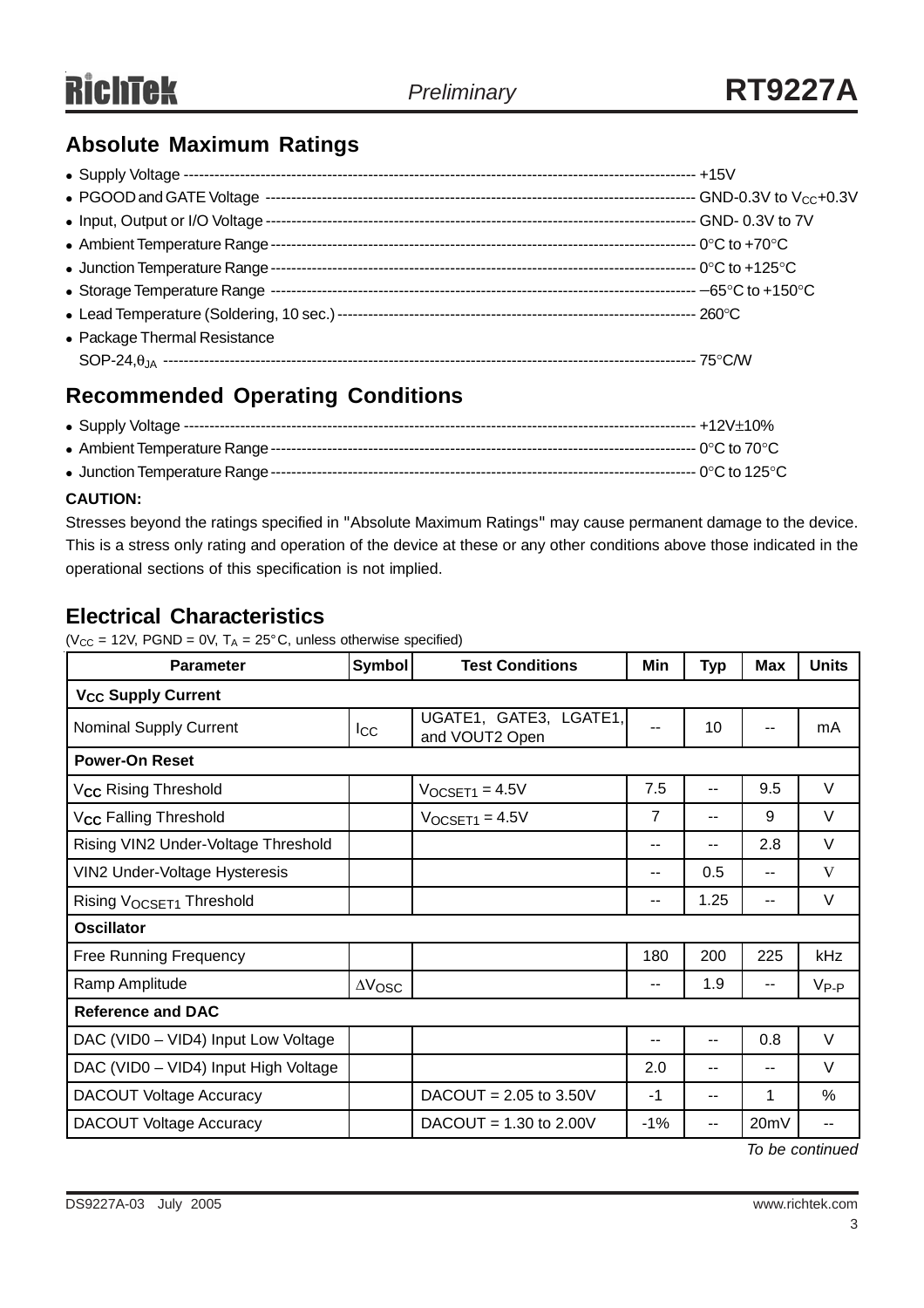| <b>Parameter</b>                              | <b>Symbol</b>                | <b>Test Conditions</b>                  | Min            | <b>Typ</b>     | <b>Max</b>     | <b>Units</b> |  |  |
|-----------------------------------------------|------------------------------|-----------------------------------------|----------------|----------------|----------------|--------------|--|--|
| <b>Linear Regulator</b>                       |                              |                                         |                |                |                |              |  |  |
| <b>Regulation Voltage</b>                     | <b>VREG</b>                  | $10mA <$ Ivoutz < 150mA                 | 2.437          | 2.500          | 2.563          | V            |  |  |
| Under-Voltage Level                           |                              | FB2 Rising                              | --             | 1.875          | 2.175          | V            |  |  |
| <b>Under-Voltage Hysteresis</b>               |                              |                                         | --             | 100            | --             | mV           |  |  |
| <b>Over-Current Protection</b>                |                              |                                         | 180            | 230            | --             | mA           |  |  |
| Over-Current Protection During Start-Up       |                              |                                         |                | 700            | --             | mA           |  |  |
| <b>Linear Controller</b>                      |                              |                                         |                |                |                |              |  |  |
| <b>Regulation Voltage</b>                     | VREG                         | $VSEN3 = GATE3$<br>$0 < I$ GATE3 < 20mA | 1.462          | 1.500          | 1.538          | $\vee$       |  |  |
| Under-Voltage Level                           |                              | FB3 Rising                              | --             | 1.125          | 1.305          | $\vee$       |  |  |
| Under-Voltage Hysteresis                      |                              |                                         | $\overline{a}$ | 100            | $-$            | mV           |  |  |
| <b>PWM Controller Error Amplifier</b>         |                              |                                         |                |                |                |              |  |  |
| DC Gain                                       |                              |                                         | --             | 65             | --             | dB           |  |  |
| <b>PWM Controller Gate Driver</b>             |                              |                                         |                |                |                |              |  |  |
| <b>UGATE Source</b>                           | RUGATE1                      | $VCC = 12V$<br>$VCC - VUGATE1 = 1V$     | --             | 3              | $\overline{7}$ | Ω            |  |  |
| <b>UGATE Sink</b>                             | RUGATE <sub>1</sub>          | $VUGATE1 = 1V$                          |                | 3              | $\overline{7}$ | Ω            |  |  |
| <b>LGATE Source</b>                           | <b>ILGATE1</b>               | $VCC = 12V$ , $V_{LGATE1} = 2V$         | --             | 1              | --             | A            |  |  |
| <b>LGATE Sink</b>                             | $V_{LGATE1} = 1V$<br>RLGATE1 |                                         | --             | $\overline{2}$ | 6              | Ω            |  |  |
| <b>Protection</b>                             |                              |                                         |                |                |                |              |  |  |
| V <sub>OUT1</sub> Over-Voltage Trip           |                              | <b>VSEN1 Rising</b>                     | 112            | 115            | 120            | %            |  |  |
| <b>FAULT Souring Current</b>                  | $V_{FAULT} = 8V$             |                                         | 10             | 14             | --             | mA           |  |  |
| <b>OCSET1 Current Source</b>                  | <b>I</b> OCSET               | $VOCSET1 = 4.5V$                        | 170            | 200            | 230            | μA           |  |  |
| <b>Soft-Start Current</b>                     | $V_{SS} = 1V$<br>Iss         |                                         | --             | 11             | --             | μA           |  |  |
| <b>Power Good</b>                             |                              |                                         |                |                |                |              |  |  |
| V <sub>OUT1</sub> Upper Threshold             |                              | <b>VSEN1 Rising</b>                     |                | --             | 112            | $\%$         |  |  |
| V <sub>OUT1</sub> Under Voltage               |                              | <b>VSEN1 Rising</b>                     |                | н.             | 95             | $\%$         |  |  |
| V <sub>OUT1</sub> Hysteresis (VSEN1 / DACOUT) |                              | Upper/Lower Threshold                   | $\overline{a}$ | $\overline{2}$ | --             | $\%$         |  |  |
| PGOOD Voltage Low                             | V <sub>PGOOD</sub>           | $I_{PGOOD} = -4mA$                      | ۰.             | ۰.             | 0.5            | V            |  |  |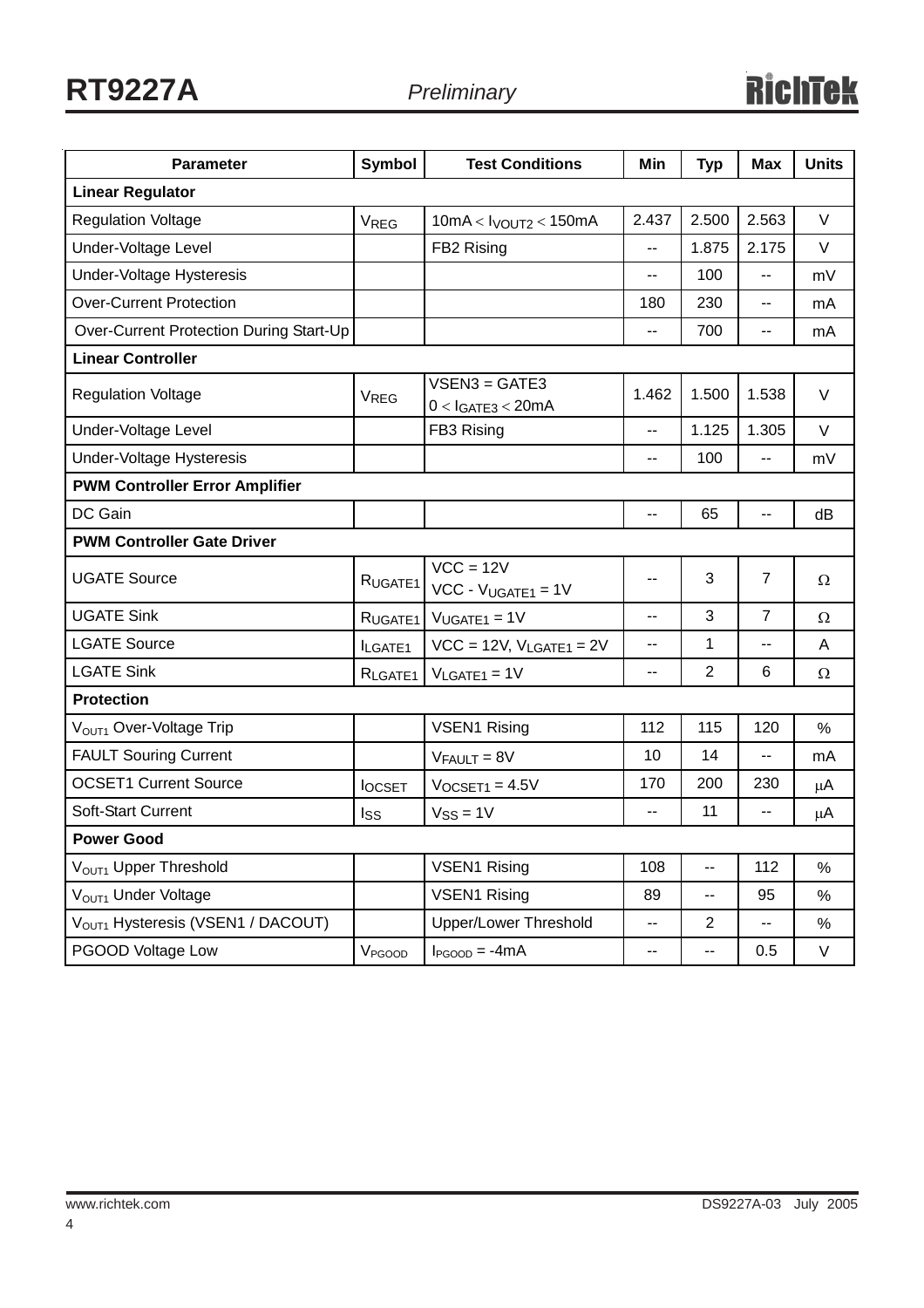## **Functional Pin Description**

#### **VCC (Pin 1)**

Provide a 12V bias supply for the IC to this pin. This pin also provides the gate bias charge for all the MOSFETs controlled by the IC.

#### **VID0, VID1, VID2, VID3, VID4 (Pin 6, 5, 4, 3, and 2)**

VIDO-4 are the input pins to the 5-bit DAC. The states of these five pins program the internal voltage reference, DACOUT. The level of DACOUT sets the core converter output voltage. It also sets the core PGOOD and OVP thresholds. Table 1 specifies the DACOUT voltage of 32 combinations of VID levels.

#### **PGOOD (Pin 7)**

PGOOD is an open collector output used to indicate the status of the output voltage. This pin is pulled low when the core output is not within ±10% of the DACOUT reference voltage and the other outputs are below their under-voltage thresholds.

The PGOOD output is open for '11111' VID codes that inhibit operation. See table 1.

#### **FAULT (Pin 8)**

This pin is low during normal operation, but it is pulled to about 8V ( $V_{CC}$  = 12V) in the event of an over-voltage or over-current condition.

#### **SS (Pin 9)**

Connect a capacitor from this pin to ground. This capacitor, along with an internal  $11\mu$ A (V<sub>SS</sub> >1V) current source, sets the soft-start interval of the converter.

#### **FB2 (Pin 11)**

Connect this pin to  $V<sub>OUT2</sub>$  to set the linear regulator output voltage.

#### **VIN2 (Pin 12)**

This pin supplies power to the internal regulator. Connect this pin to a suitable 3.3V source.

Additionally, this pin is used to monitor the 3.3V supply. If, following a startup cycle, the voltage drops below 2.55V (typically), the chip shuts down. A new soft-start cycle is initiated upon return of the 3.3V supply above the undervoltage threshold.

#### **VOUT2 (Pin 13)**

Output of the linear regulator. Supplies current up to 230mA.

#### **GND (Pin 14)**

Signal ground for the IC. All voltage levels are measured with respect to this pin.

#### **GATE3 (Pin 15)**

Connect this pin to the gate of an external MOSFET or the base of an NPN. This pin provides the drive for the linear controller's pass transistor.

#### **FB3 (Pin 16)**

Connect this pin to  $V_{\text{OUT3}}$  to set the linear controller output voltage.

#### **FB (Pin 18)**

The FB1 pin is the inverting input of the error amplifier.

#### **VSEN1 (Pin 19)**

This pin is connected to the PWM converter's output voltage. The PGOOD and OVP comparator circuits use this signal to report output voltage status and for over voltage protection.

#### **OCSET1 (Pin 20)**

Connect a resistor  $(R_{OCSET1})$  from this pin to the drain of the upper MOSFET.  $R_{OCSFT1}$ , an internal 200 $\mu$ A current source  $(I_{OCSET1})$ , and the upper MOSFET on-resistance (R<sub>DS(ON)</sub>) set the PWM converter over-current (OC) trip point according to the following equation:

R<sub>DS(ON)</sub>  $IPEAK = \frac{IOCSET1 \times ROCSET1}{R}$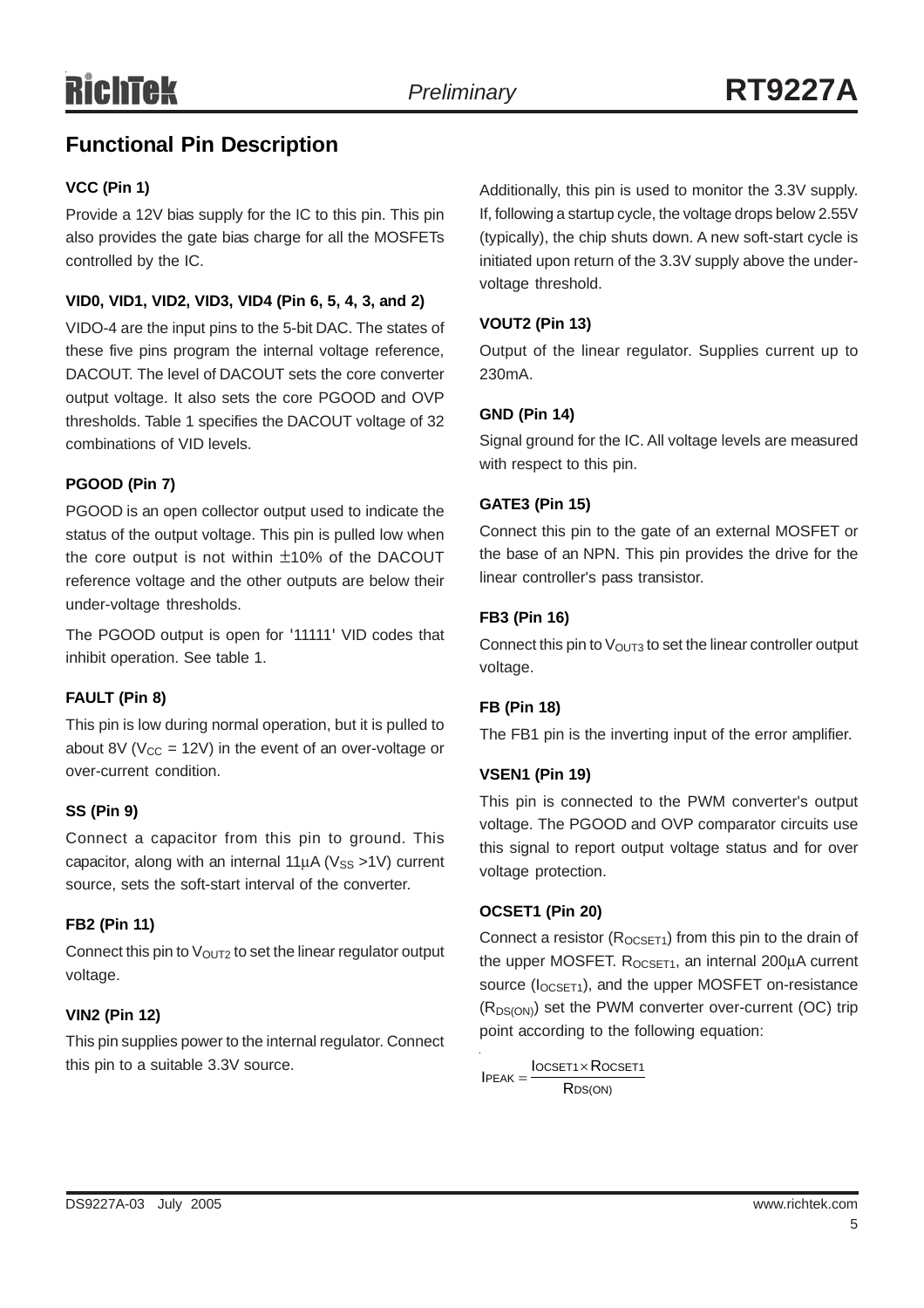#### **PGND (Pin 21)**

This is the power ground of UGATE1 and LGATE1. Tie the PWM converter's lower MOSFET source to this pin.

#### **LGATE1 (Pin 22)**

Connect LGATE1 to the PWM converter's lower MOSFET gate. This pin provides the gate drive for the lower MOSFET.

An over-current trip cycles the soft-start function. Sustaining an over-current for 2 soft-start intervals shuts down the controller.

#### **PHASE1 (Pin 23)**

Connect the PHASE1 pin to the PWM converter's upper MOSFET source. This pin is used to monitor the voltage drop across the upper MOSFET for over-current protection.

#### **UGATE1 (Pin 24)**

Connect UGATE pin to the PWM converter's upper MOSFET gate. This pin provides the gate drive for the upper MOSFET.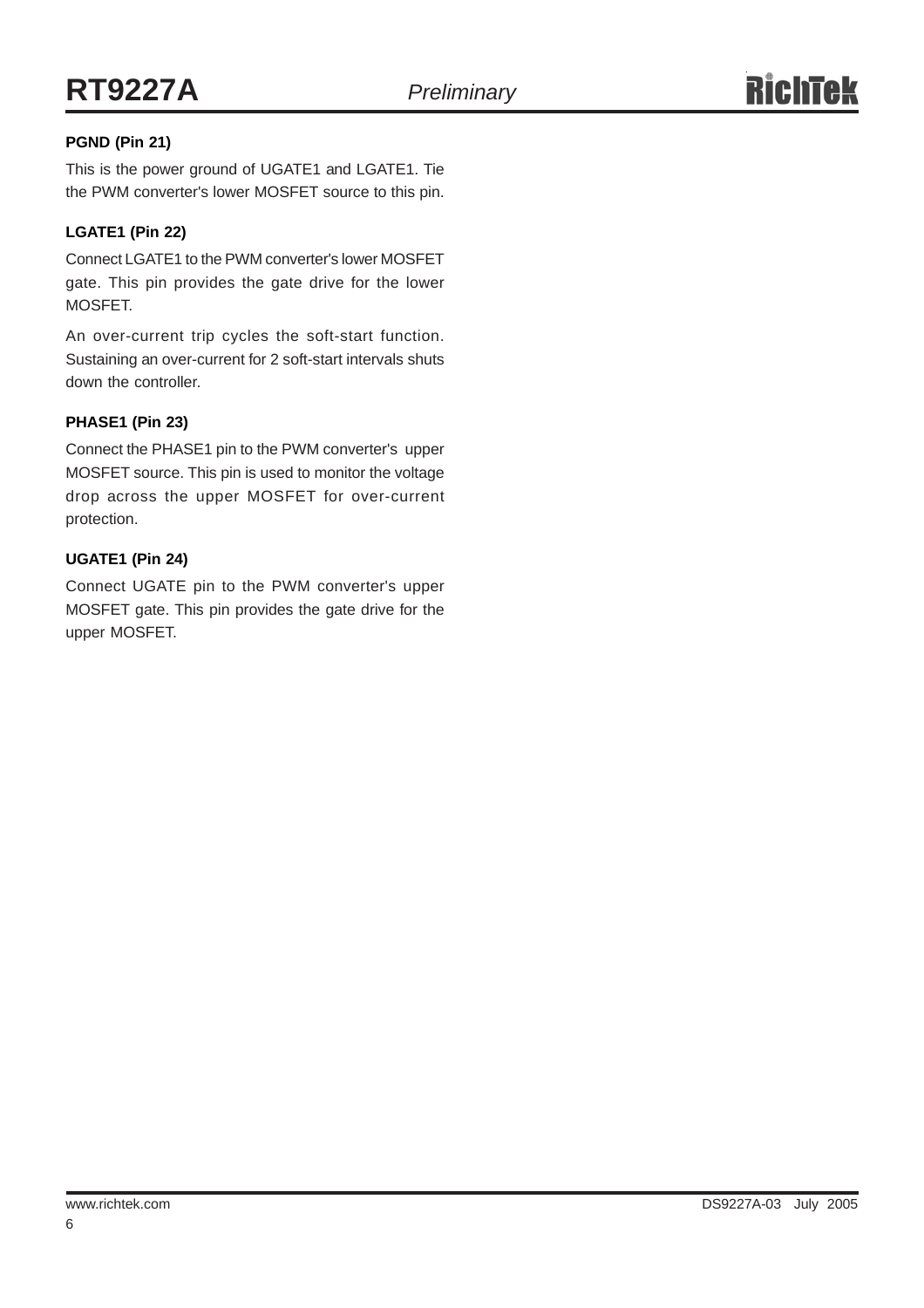|              | <b>Pin Name</b>     |                  |                |              | <b>Normal OUT1 Voltage</b> |  |
|--------------|---------------------|------------------|----------------|--------------|----------------------------|--|
| VID4         | VID <sub>3</sub>    | VID <sub>2</sub> | VID1           | <b>VIDO</b>  | <b>DACOUT</b>              |  |
| $\mathsf 0$  | $\mathbf 1$         | 1                | $\mathbf 1$    | $\mathbf{1}$ | 1.30                       |  |
| $\mathbf 0$  | $\mathbf 1$         | $\mathbf{1}$     | $\mathbf{1}$   | $\mathbf 0$  | 1.35                       |  |
| $\mathsf 0$  | $\mathbf 1$         | $\mathbf 1$      | $\pmb{0}$      | $\mathbf 1$  | 1.40                       |  |
| $\mathbf 0$  | 1                   | $\mathbf 1$      | $\mathbf 0$    | $\pmb{0}$    | 1.45                       |  |
| 0            | $\mathbf 1$         | $\pmb{0}$        | $\mathbf 1$    | $\mathbf 1$  | 1.50                       |  |
| $\mathsf 0$  | $\mathbf 1$         | $\pmb{0}$        | $\mathbf 1$    | $\pmb{0}$    | 1.55                       |  |
| $\mathsf 0$  | $\mathbf 1$         | $\pmb{0}$        | $\pmb{0}$      | $\mathbf 1$  | 1.60                       |  |
| $\mathbf 0$  | $\mathbf 1$         | $\mathbf 0$      | $\mathbf 0$    | $\pmb{0}$    | 1.65                       |  |
| $\mathsf 0$  | $\mathsf 0$         | $\mathbf 1$      | $\mathbf 1$    | $\mathbf 1$  | 1.70                       |  |
| $\mathbf 0$  | $\mathsf 0$         | $\mathbf 1$      | $\mathbf{1}$   | $\pmb{0}$    | 1.75                       |  |
| 0            | $\pmb{0}$           | $\mathbf 1$      | $\pmb{0}$      | $\mathbf 1$  | 1.80                       |  |
| $\mathbf 0$  | $\mathsf 0$         | $\mathbf 1$      | $\mathbf 0$    | $\mathbf 0$  | 1.85                       |  |
| $\mathbf 0$  | $\pmb{0}$           | $\pmb{0}$        | $\mathbf 1$    | $\mathbf 1$  | 1.90                       |  |
| $\mathbf 0$  | $\mathsf 0$         | $\mathbf 0$      | $\mathbf{1}$   | $\pmb{0}$    | 1.95                       |  |
| $\mathbf 0$  | $\mathbf 0$         | $\pmb{0}$        | $\pmb{0}$      | $\mathbf 1$  | 2.00                       |  |
| $\mathbf 0$  | $\mathsf 0$         | $\pmb{0}$        | $\mathbf 0$    | $\mathbf 0$  | 2.05                       |  |
| $\mathbf{1}$ | $\mathbf 1$         | $\mathbf 1$      | $\mathbf 1$    | $\mathbf 1$  | <b>INHIBIT</b>             |  |
| $\mathbf{1}$ | $\mathbf 1$         | $\mathbf 1$      | $\mathbf{1}$   | $\mathbf 0$  | 2.10                       |  |
| $\mathbf 1$  | 1                   | $\mathbf 1$      | $\pmb{0}$      | $\mathbf 1$  | 2.20                       |  |
| $\mathbf 1$  | $\mathbf 1$         | $\mathbf 1$      | $\pmb{0}$      | $\mathbf 0$  | 2.30                       |  |
| $\mathbf 1$  | 1                   | $\pmb{0}$        | $\mathbf 1$    | $\mathbf 1$  | 2.40                       |  |
| $\mathbf 1$  | $\mathbf 1$         | $\pmb{0}$        | $\mathbf{1}$   | $\pmb{0}$    | 2.50                       |  |
| $\mathbf{1}$ | $\mathbf{1}$        | $\mathbf 0$      | $\pmb{0}$      | 1            | 2.60                       |  |
| $\mathbf 1$  | $\mathbf 1$         | $\mathbf 0$      | $\mathbf 0$    | $\mathbf 0$  | 2.70                       |  |
| $\mathbf{1}$ | $\mathbf 0$         | $\overline{1}$   | $\overline{1}$ | $\mathbf{1}$ | 2.80                       |  |
| $\mathbf{1}$ | $\mathsf 0$         | $\mathbf{1}$     | $\overline{1}$ | $\mathbf 0$  | 2.90                       |  |
| $\mathbf{1}$ | $\mathsf{O}\xspace$ | $\overline{1}$   | $\mathbf 0$    | $\mathbf{1}$ | 3.00                       |  |
| $\mathbf{1}$ | $\mathsf 0$         | $\ddagger$       | $\pmb{0}$      | $\pmb{0}$    | 3.10                       |  |
| $\mathbf{1}$ | $\mathsf{O}\xspace$ | $\mathbf 0$      | $\overline{1}$ | $\mathbf 1$  | 3.30                       |  |
| $\mathbf{1}$ | $\mathsf 0$         | ${\bf 0}$        | $\overline{1}$ | $\mathbf 0$  | 3.30                       |  |
| $\mathbf{1}$ | $\mathsf{O}\xspace$ | $\mathbf 0$      | $\mathbf 0$    | $\mathbf{1}$ | 3.40                       |  |
| $\mathbf{1}$ | $\pmb{0}$           | $\mathbf 0$      | $\mathsf 0$    | $\pmb{0}$    | 3.50                       |  |

**Table 1. VOUT1 Voltage Program**